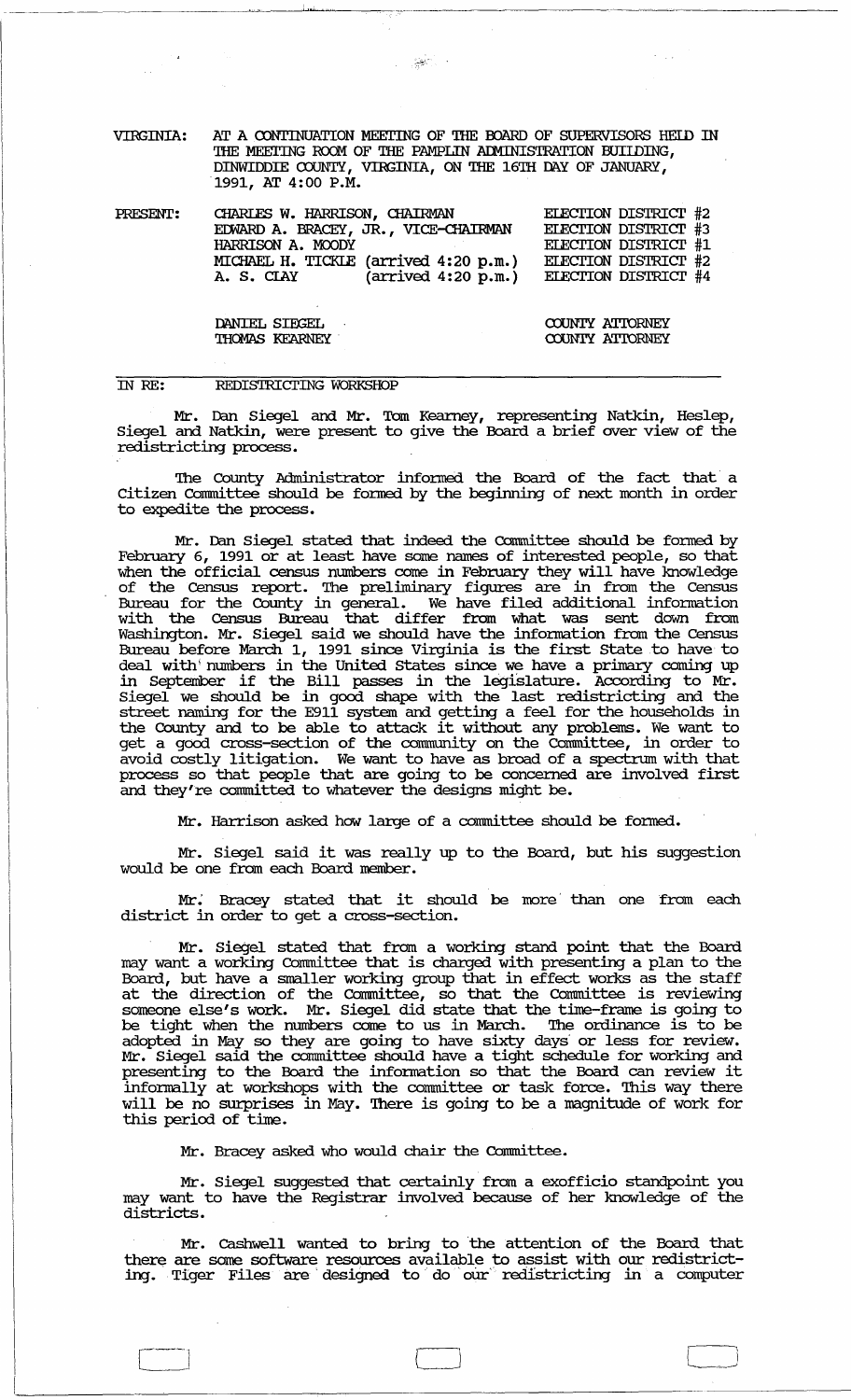lannary 16, 1991

 $\mathcal{A}$ 

 $\frac{1}{\sigma}$  .  $\omega$  .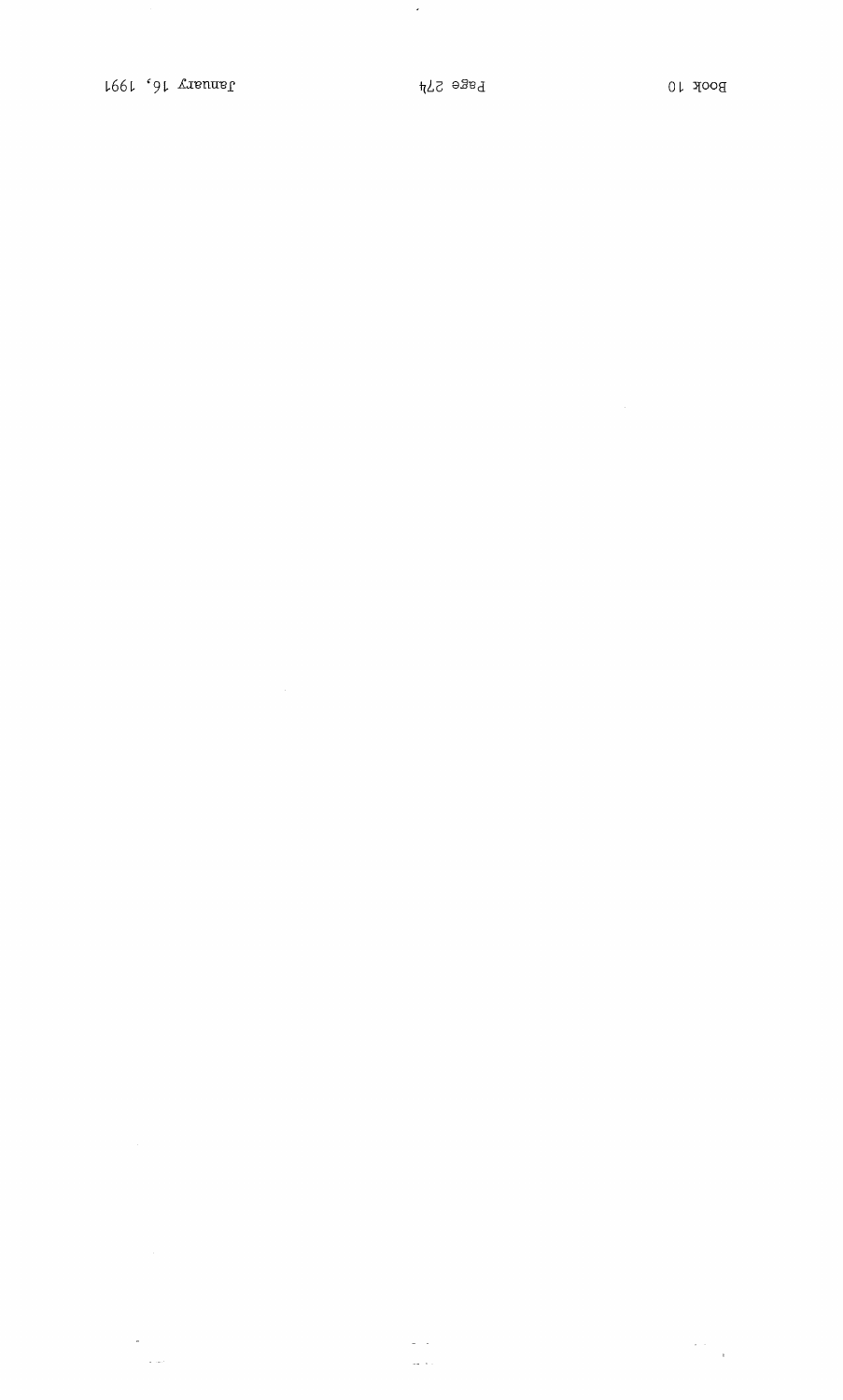assisted fashion so that we can see on the screen where the lines are, based on the current population. '!he software cost is \$3,500 but it is not available at this time. Mr. Siegel stated that he thought that there was going to be some software available from the state to help with the redistricting.

Mr. Bracey wanted to know how many persons Mr. Siegel would suggest to serve on the Committee?

Mr. cashwell stated .that you allow virtually anyone who wishes to setve on the Committee to do so. .

Mrs. Gloria Bain asked how the Board would let the citizens know about the redistricting. Mr. Dewey Harrison stated that the County would advertise in at least two newspapers. Mrs. Bain suggested that the Board advertise in block fonn in order to be more eye catching.

Mrs. Betty Jeter, the Registrar, stated that she would like to be able to unsplit these five precincts. It is very difficult to work with five split precincts. There are thirty-six people near Darvills and they are voting on paper ballot because basically we can't afford to buy a voting machine~ The ACID is responsible for the last three split districts as a result of the 1989 Redistricting. It is hard on all involved, especially the election officials, who have to keep up with all the books. If we can get the maps as soon as possible from the State, then we can try to work our lines around their precinct lines. We may be able to situate certain people in different ways. Everything depends on the lines and the numbers. This is where she needs help the most for the citizens. Mrs. Jeter doesn't feel the citizens need to be shifted around like they have been for the last twenty years. The situation creates apathy and it doesn't help members of the Board. It is important to get on the maps and doesn't help members of the Board. It is important to get on the maps and move as quickly as possible.

Mr. Siegel suggested setting a deadline for appointment of the committee or taskforce.

Mr. Bracey said February 1, should be the deadline for the people to call the Board members to volunteer to work on the Committee. Mr. Bracey stated that the interested people should' call them at their home numbers and also to list the Administration office number.

The Board agreed that there should be four from each district on the Committee. The Board will appoint the Committee on February 6, The Board will appoint the Committee on February 6, 1991. The suggestion was to have Mr. Siegel educate the Committee at the first meeting to get them off on the right foot.

The County Administrator suggested to have the preliminary workshop for the Committee on February 7, 1991 at 7:00 p.m. .

# IN RE: ROAD NAME CHANGES

Mr. Jolm Clarke stated· there were two road name changes withheld pending this workshop. He presented a petition to change a portion of Warf Road to Little Zion Road and also, a petition to change a portion of SUtherland Road to station Road. '!here was a question about changing only a small segment or portion of the roads.

Mr. Tickle questioned Mr. Clarke on when a decision was made to split a portion of the road. He stated that he did not realize that any roads had been split in this manner. He was confused as to when the first split was made and what the reasons were. He also wanted a little history behind the decision.

Mr. Clarke stated it would be difficult for him at this point to give exact dates and changes without researching his files. But he presented the Board a list of the changes, but as far as knowing the dates of the changes, he didn't have them today.

Mr. Tickle asked when the petitions were submitted for the name changes was that 75% of the entire road or was it 75% of just that portion of the road. He stated that he didn't remember, standing corrected if another Board member could remember, that having 75% of a portion of the road was the manner in which other roads had been changed. He felt certain. that his understanding was 75% of the individuals of the entire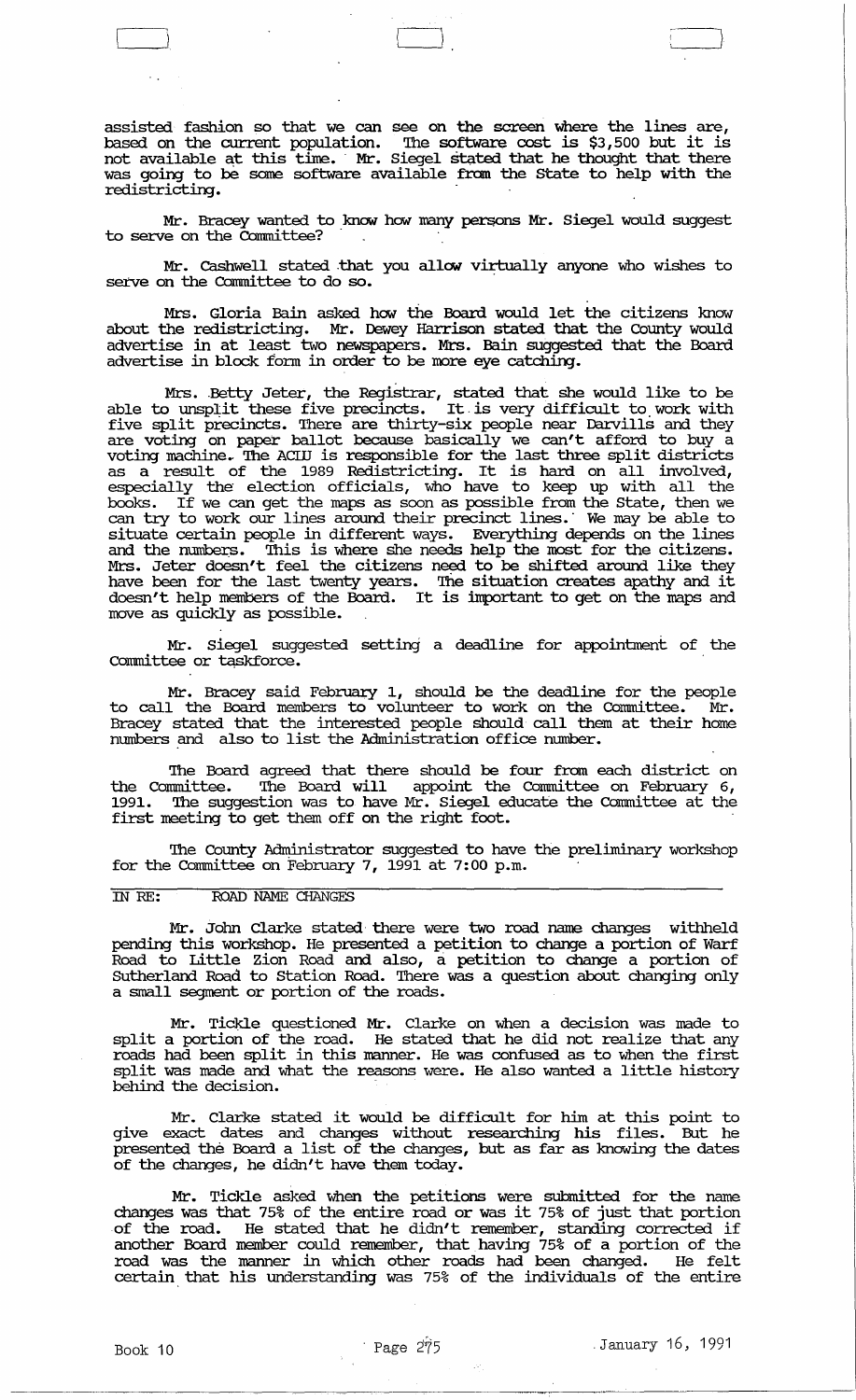road. Did the Board vote on 75% of the entire road or was it 75% of just that portion of the road affected? This was the specific question he that portion of the road affected? This was the specific question he wanted Mr. Clarke to clear up for the Board.

Mr. Clarke stated that with the majority of the petitions that had any breaks in the roads he would have indicated it in the original petition to the Board. The petitions were pretty specific as to the points affected, such as "from", "to" whatever point. Mr'. Clarke stated that it was 75% of the area affected. He stated that from the very beginning he took the practical position. For example, Church Road that nms almost the entire length of the county in different sections, under the guide lines which Mr. Tickle stated was just too much involved to properly handle any changes of that magnitude. Mr. Clarke stated he didn't know all of the situations, but that he had been very consistent in his interpretation of the ordinance.

Mr. Siegel was asked to clarify the situation. He stated that the ordinance leaves it up to interpretation as to whether it is the whole road or a portion of it. It could be interpreted that way, and it is a reasonable interpretation; unfortunately, it is not defined. The problem with delineation, which was well talked about at many of the workshops, is that you have the problem of trying to have the E911 system where everyone knows where to go when there is an emergency, and if you have five names on one road, that can be confusing.

Mr. Moody stated that he knew of several roads that had been changed in this manner.

Mr. Tickle commented that the Halligan Park Road petitioners had been encouraged to come to a compromise on changing a portion of the road back to Halifax Road. He stated that he was not aware of these roads that had been changed being split up in a manner like this. Mr. Tickle asked Mr. Ponder to answer the question of Halifax Road and Warf Road.

Mr. Ponder stated that from the beginning, in August, when they had first started doing the road name changes, they had been consistent in requiring the petitioners to have residents who are "directly affected"; "directly affected" means as Mr'. Clarke said, people who will have their road name changed, or their address changed to sign the petition. They have been consistent on requiring it on the petitions. It has never been represented any other way to the Board or to the Plarming Connnission. There has never been a petition with 75% of the people directly affected with address changes for Halligan Park Road. The requirements have never been met.

Mrs. Gloria Bain stated one thing about the "directly affected" issue was taken care of when the ordinance was changed. The ordinance stated 55% of the residents; then it was changed to 75% of the registered landowners. There are a lot of people who rent who would be affected by the address changes, so Mr. Ponder and Mr. Clarke can't say "directly affected". She found it very discriminatory going to 75% of the "landowners". There are a lot of people in this County that rent and they should have had input if they are residents on the road. The Board just can not keep changing on the people, or the citizens are going to lose respect for them. If we have a one year moratorium to come back and make additional road name changes, take a look around you in this room; I can guarantee you in a year you are opening a can of wonns, if you decide to guarantee you in a year you are opening a can or worms, ir you decide to<br>lift the moratorium. The whole purpose of E911 was to make it easy to find the monatorium. The whole purpose of ESII was to make it easy to<br>find the residents. It is not to be confusing. The citizens are having a real hard time with changing the rules.

Mr. Tickle asked Mr. Clarke and Mr. Ponder, if Mr. and Mrs. Browning and Mr'. Hobbs were told they only needed 75% of their section of the road for the petitions. Mr'. Tickle said that several attempts had been made to get some kind of an agreeable settlement on this road between the parties involved, and had they known of the interpretation of the Plarming Department, this could have been solved long ago. He stated that he wanted to be fair and equitable to all the citizens.

Mrs. Sandra Browning said that she had 75% of the people on their portion of the road all along but that no one had told them about the 75% portion of the road all along but that ho one had told them about the 75%<br>of the directly involved people. They had it from the very beginning. It was suggested they could pick another section from Route 618 to the SUssex Line.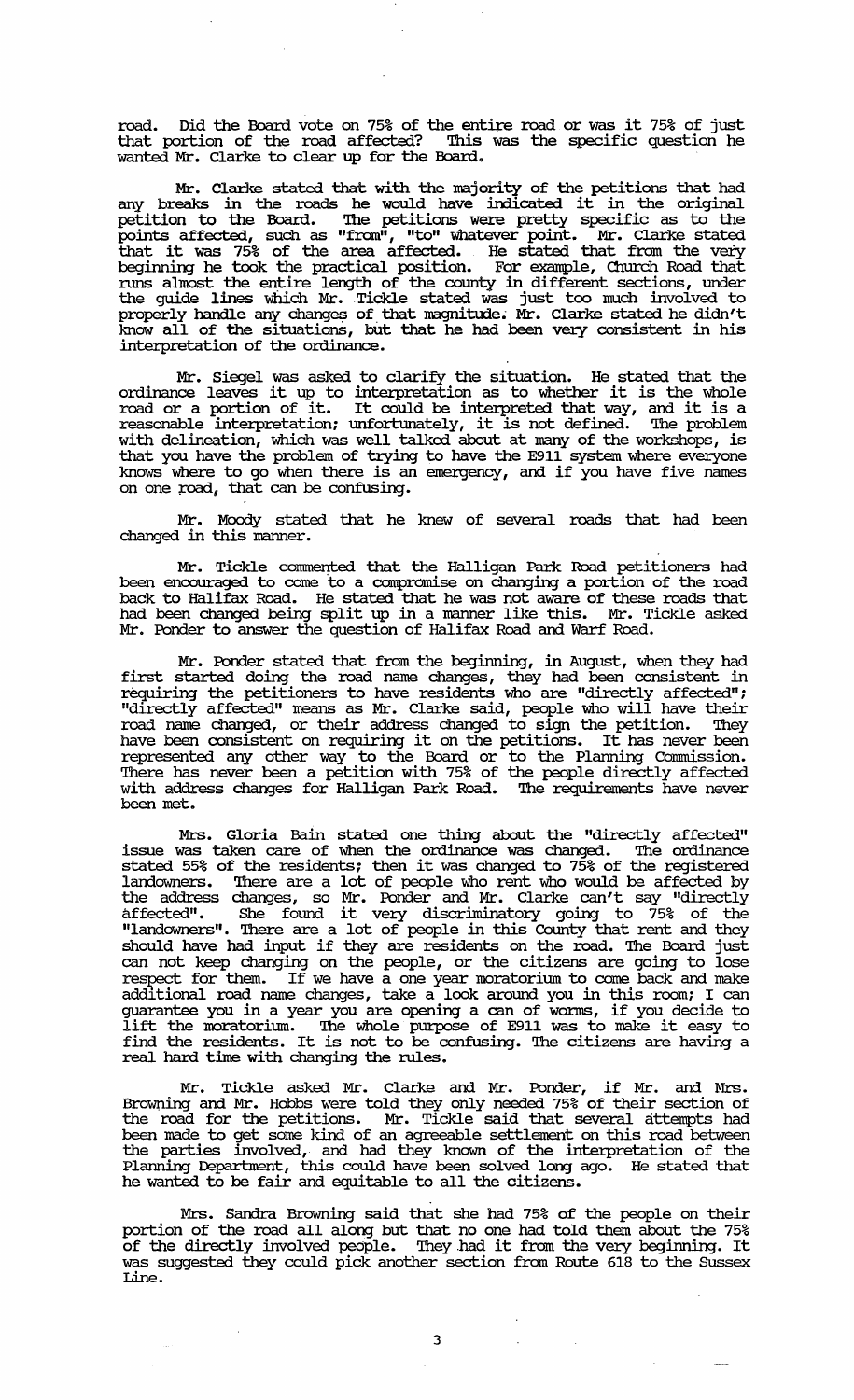Mr. Ponder stated that they had come at the beginning to change the whole road, not a portion of it. He also stated that they had never broken a road without an intersection at any tine.

Mr. James Harvell asked why we changed the ordinance to begin with? Why change to registered landowners? He did agree that 50% was not equitable, but the landowners were not the ones that had to deal with the addresses. They have an investment and pay the taxes. He stated that the E911 system was created to help locate the residents, not the landowners. Why make a mistake and not change these two roads when you already changed many others?

Mr. Jeffrey Reves, Pastor. of Little Zion Baptist Church, questioned the Board as to whether a precedent has been set by changing other roads. The Little Zion Road sign was originally put up, and then later it was changed to Warf Road.

Mr. Dewey Harrison stated that under no circumstances did he know we were splitting roads. If maps had been given with the changes so the Board could have seen the actual changes, he would have never voted on them.

Mr. George Hobbs stated that the purpose of the E911 system is being defeated. Everyone knew where Halifax Road was. Now that it has been changed to Halligan Park Road, people are unable to locate the been changed to halligan Park Road, people are unable to locate the<br>residents. He also stated that he would like to see it named Halifax Road from Route 703 to the Sussex County Line. They had 75% from the SUssex line to Peter Pegrams' residence. He stated that the County should stay with the historic precedence.

Mr. Daniel Edwards, Chainnan of Little Zion Deacon Board, said the first statements published were landmarks were to be used. The Walkers and Harvells owned land ori both sides, of the road and if they could have their way, he was sure they would warit the name to be Little Zion Road.

Mr. Freeman Browning said that the Planning Department had given him nine different things to do and he had done them all. He asked the nim nine different things to do and he had done then<br>Board if it had a feeling about historical precedence.

Mr. Dewey Harrison stated the Board was trying to get the E911 system in operation now. There must be a stopping point so that the E911 plan can be enacted.

Mr. Allen Warf said the purpose of E911 is to locate a resident on a road or work on a road so that they can be found. There is no need in splitting roads. The Board needs to make a stand and stick to it.

Mrs. zinovia Harvell asked the Board if we have finished naming the roads? She is aware of a road that has four families living on it that roads? She is aware<br>does not have a name.

Mrs. Lyrm Warf said she did not know what the name of the road was in the beginning whether it was Little Zion or Warf Road. The location of Mr. Harvell's property is on Little Zion side. There is no reason to split the property up. If in fact this is true, that 75% of the portion of the road can be split if there is an intersection or a T in the road, then why couldn't they petition for a section of the road in front of the church. Why haven't people been told of the option to split a road at an intersection by the Planning Department?

Ms. Pearl Bland told the Board of SUpervisors that they had opened up a can of worms, and we are still paying for it. People have been paid to do their jobs and apparently they have not done them. The reason for the E911 system is to make locating people easier, and this whole thing is very petty. The Board needs to do their jobs, and we need to leave the road names alone.

Mr. Cashwell read a letter from Mrs. Anne Scarborough informing the Board that she did not support renaming of the roads, or splitting properties •

Mr. Bracey requested that the road name changes be placed on the February 6; 1991 agenda for final action.

Book 10 **Page 276** Page 276 January 16, 1991

Cl